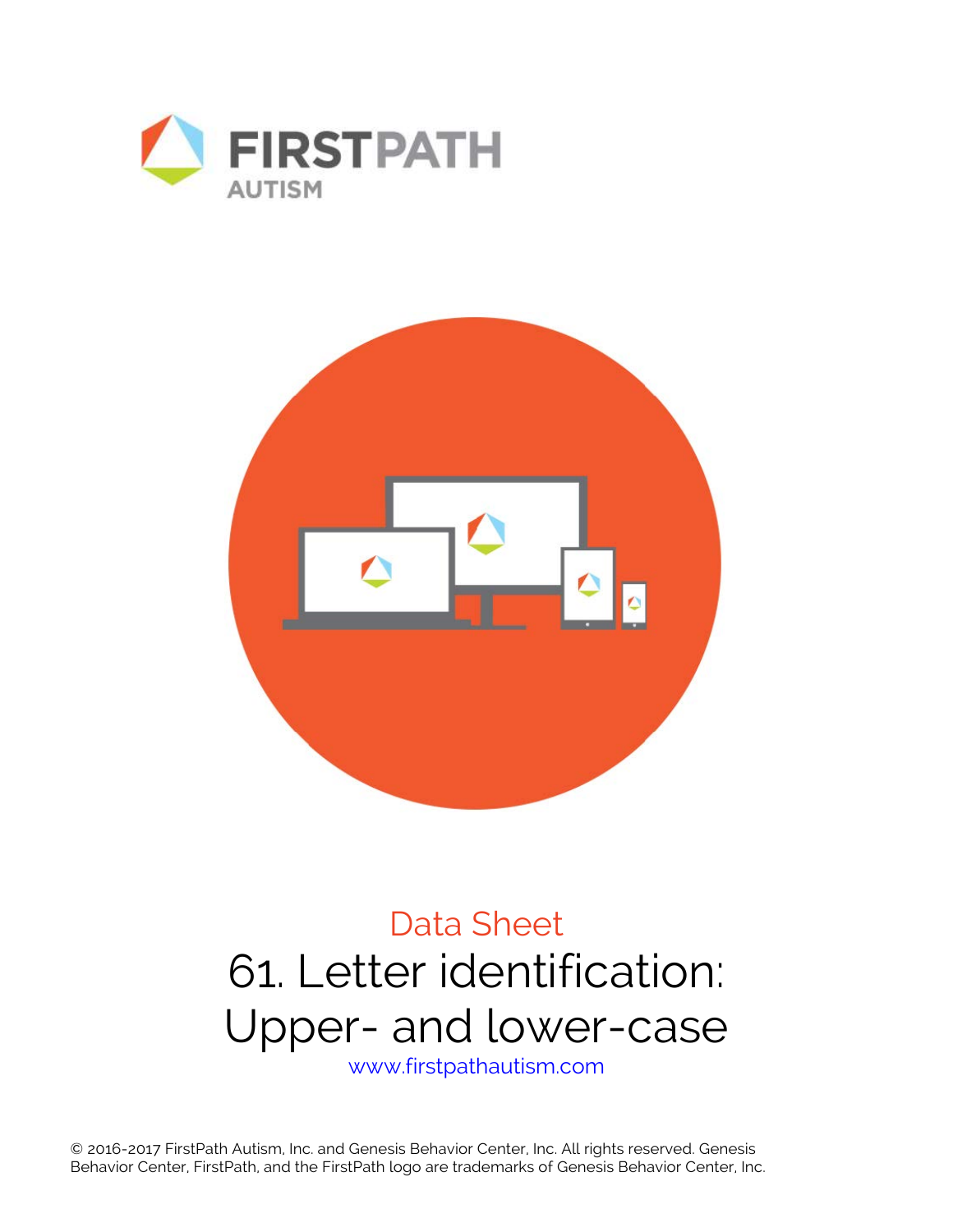

## Letter identification: Upper- and lower-case

#### **Reminders:**

- **MT** = Mass Trials (one target until 3 independent, correct responses in a row)
- **RR** = Random Rotation (target presented randomly, with other targets in RR phase)
- **Intro MT**: The date the target was introduced to the child
- **Mastery RR**: Is the date the child completed 3 consecutive random rotation trials at with 80-100% independence.
- **Materials Set 2 & 3** = NEW set of materials/cards, different than original set
- **Discrete trial teaching:** This technical term means the breaking a task down into smaller, more teachable components, and teaching each component separately. A cue is given  $\rightarrow$  the child responds  $\rightarrow$  a reward is given for a correct response  $(SD) \longrightarrow (R) \longrightarrow (Sr)$

The cue or prompt, referred to as a discriminative stimulus (SD), is a specific environmental event or condition in response (R) to which a child is expected to exhibit a particular behavior and (SR) is the stimulus reinforcement.

• **SD 2 & 3** = NEW instruction that means the same thing, but using different words (examples: "Show me", "Where's the", "Give me", "Touch"

#### Student: \_\_

### LESSON: **LETTER IDENTIFICATION (upper- and lower-case)**

| <b>Teaching format(s):</b>                                                                                             | <b>Prompting System:</b> less intrusive to most intrusive<br>following the Prompt Hierarchy                                                                                                                                                                                                                                                                                                                                                      |  |  |  |  |
|------------------------------------------------------------------------------------------------------------------------|--------------------------------------------------------------------------------------------------------------------------------------------------------------------------------------------------------------------------------------------------------------------------------------------------------------------------------------------------------------------------------------------------------------------------------------------------|--|--|--|--|
| <b>Developmental Norm:</b>                                                                                             | <b>Material(s):</b> Initially, one complete set of 26 upper-<br>case letter flash cards and 26 lower-case letter flash<br>cards. In the initial set of flashcards, the letters<br>should be depicted in a very simple, clear font, black-<br>and-white format, without extra embellishment or<br>distraction.<br>(For later generalization purposes, the representation<br>of the letters on the flashcards can become more<br>elaborate/fancy.) |  |  |  |  |
| <b>Example Trial:</b><br><b>SD:</b> "Touch uppercase A"<br><b>Response: child - Child touches A from the</b><br>array. | <b>Reinforcer(s):</b> Child preferences and/or what the<br>child has chosen to earn.                                                                                                                                                                                                                                                                                                                                                             |  |  |  |  |